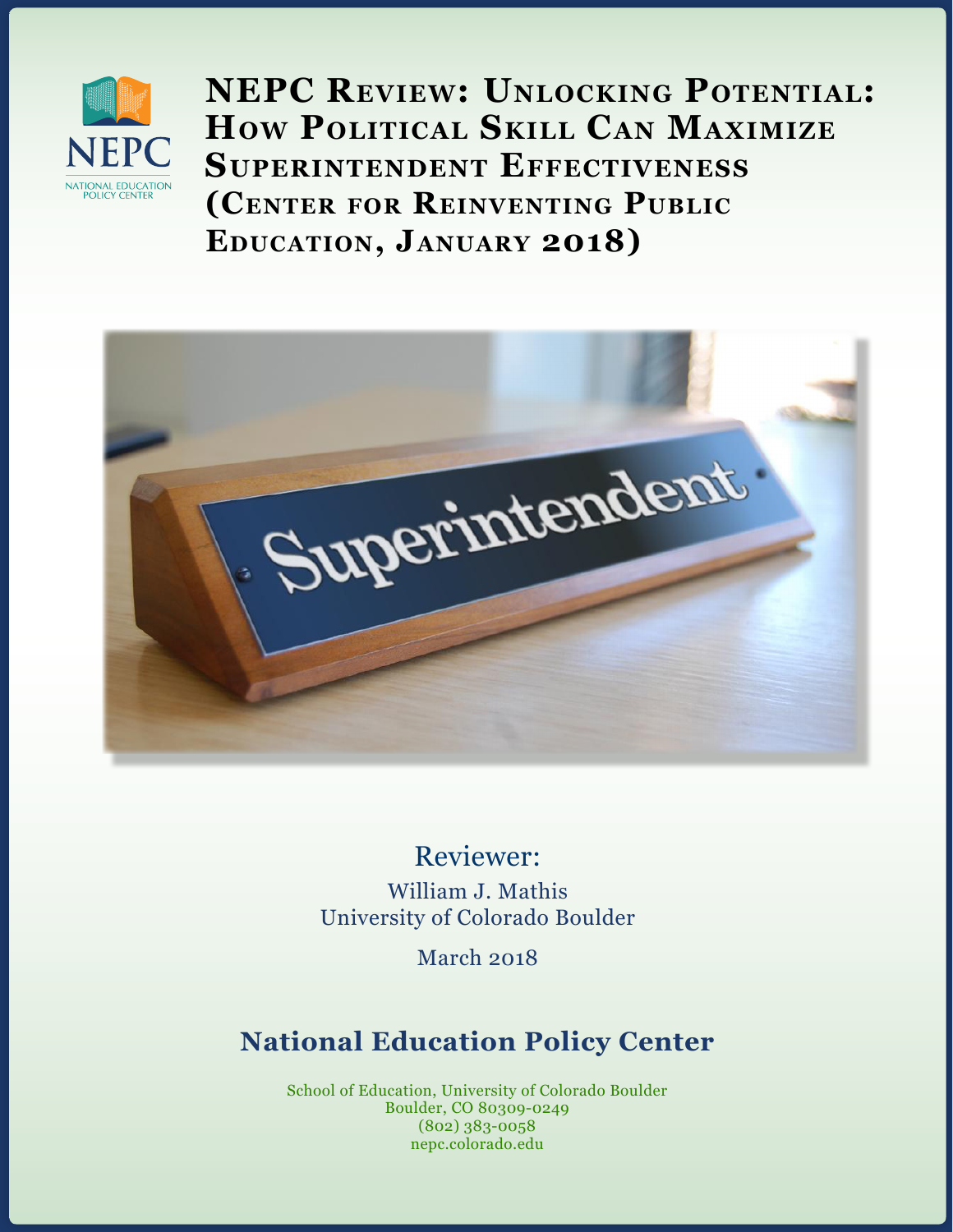### **Acknowledgements**

#### **NEPC Staff**

Kevin Welner Project Director

William Mathis Managing Director

Alex Molnar Publications Director

**Suggested Citation:** Mathis, W.J. (2018). *NEPC Review: "Unlocking Potential: How Political Skill Can Maximize Superintendent Effectiveness" (Center for Reinventing Public Education, January 2018).* Boulder, CO: National Education Policy Center. Retrieved [date] from [http://nepc.colorado.edu/thinktank/review-](http://nepc.colorado.edu/thinktank/review-superintendent)superintendent.

**Funding:** This review was made possible in part by funding from the [Great Lakes Center for Educational Research and Practice](http://www.greatlakescenter.org).

**GREAT LAKES CENTER** For Education Research & Practice

This publication is provided free of cost to NEPC's readers, who may make non-commercial use of it as long as NEPC and its author(s) are credited as the source. For inquiries about commercial use, please contact NEPC at [nepc@colorado.edu](mailto:nepc@colorado.edu.).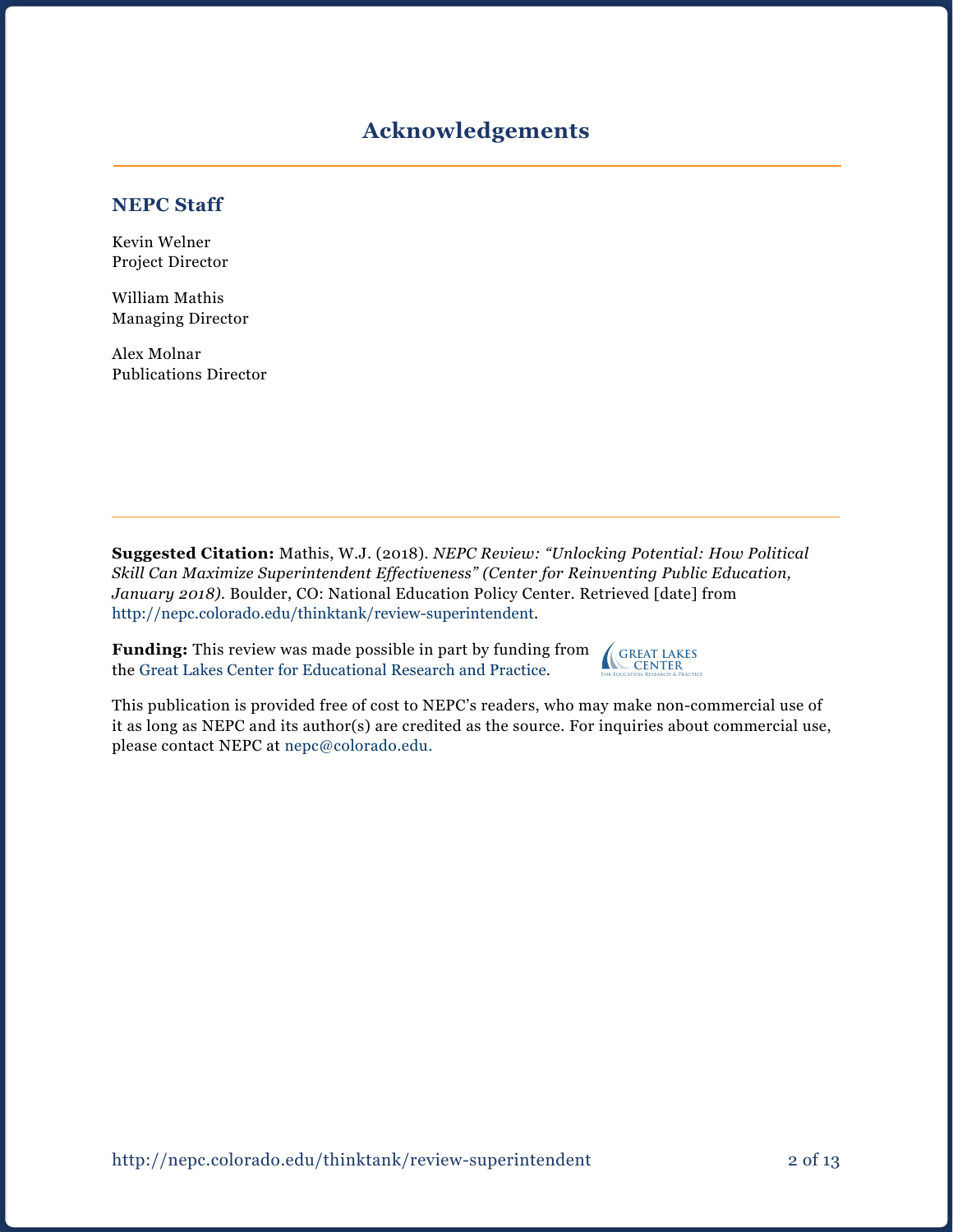

# NEPC Review: Unlocking Potential: How Political Skill Can Maximize Superintendent Effectiveness (Center for Reinventing Public Education, January 2018)

Reviewer:

William J. Mathis University of Colorado Boulder

March 2018

# **Summary of Review**

This report offers political advice to school superintendents. The authors draw solely on a collection of anecdotes from superintendents of large urban districts to offer a narrative replete with maxims, aphorisms, and pithy advice. Superintending is, in their view, a continuous string of almost unavoidable conflicts, so the reader is led through internal groups (central office, school board, unions, teachers and principals) and external groups (foundations, businesses and state politicians) and advised on how to cultivate support and deal with opponents. There is no research design, literature review or systematic data collection. The report relies heavily on the authors' experiences, yet neither author appears to have worked in a K-12 district or served as a superintendent. Moreover, the advice that follows is often contrary to contemporary professional practices. The report improperly generalizes from more politicized large urban districts and does not consider how the favored approaches may limit vision, flexibility and effectiveness. In the end, the report perpetuates antiquated methods and does not advance our knowledge.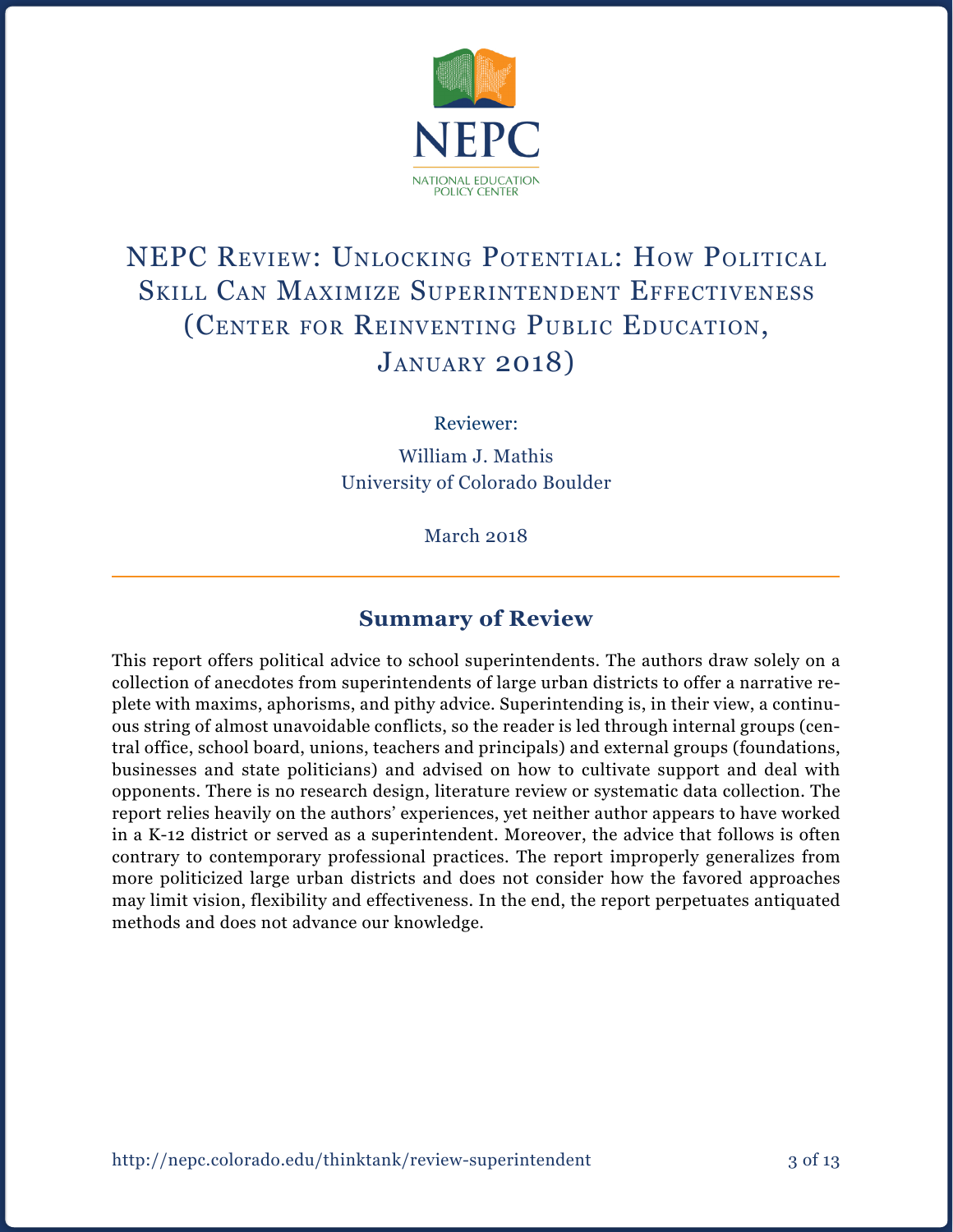

# NEPC Review: Unlocking Potential: How Political Skill Can Maximize Superintendent Effectiveness (Center for Reinventing Public Education, January 2018)

Reviewer:

William J. Mathis University of Colorado Boulder

March 2018

# **I. Introduction**

In this report, Paul Hill and Ashley Jochim of the Center for Reinventing Public Education (CRPE), located at the University of Washington Bothell, offer advice on how to be an effective school superintendent.<sup>1</sup> The report focuses, in particular, on the political power of the position and how it can and should be harnessed. It does not explore alternative approaches that may have less collateral damage and which may be more effective over the long run.

In proposing their power-based theory of school superintending, they also fail to consider that a primary reason school boards and superintendents were established independent of town governments was to prevent the form of politicized governance the authors recommend.2 School systems were designed to be professionally run and democratically responsive to their communities. One question readers may want to ask, is what a comparable report might offer in terms of advice to school board members about how to rein in an autocratic superintendent? Other comparable reports might be written for community members concerned that their superintendent is more interested in manipulating than listening.

The report assumes a benefit in stronger, more influential superintendents. It argues that the federal and state accountability requirements give superintendents a great deal of new autonomy and power, which can be leveraged to make themselves much stronger forces.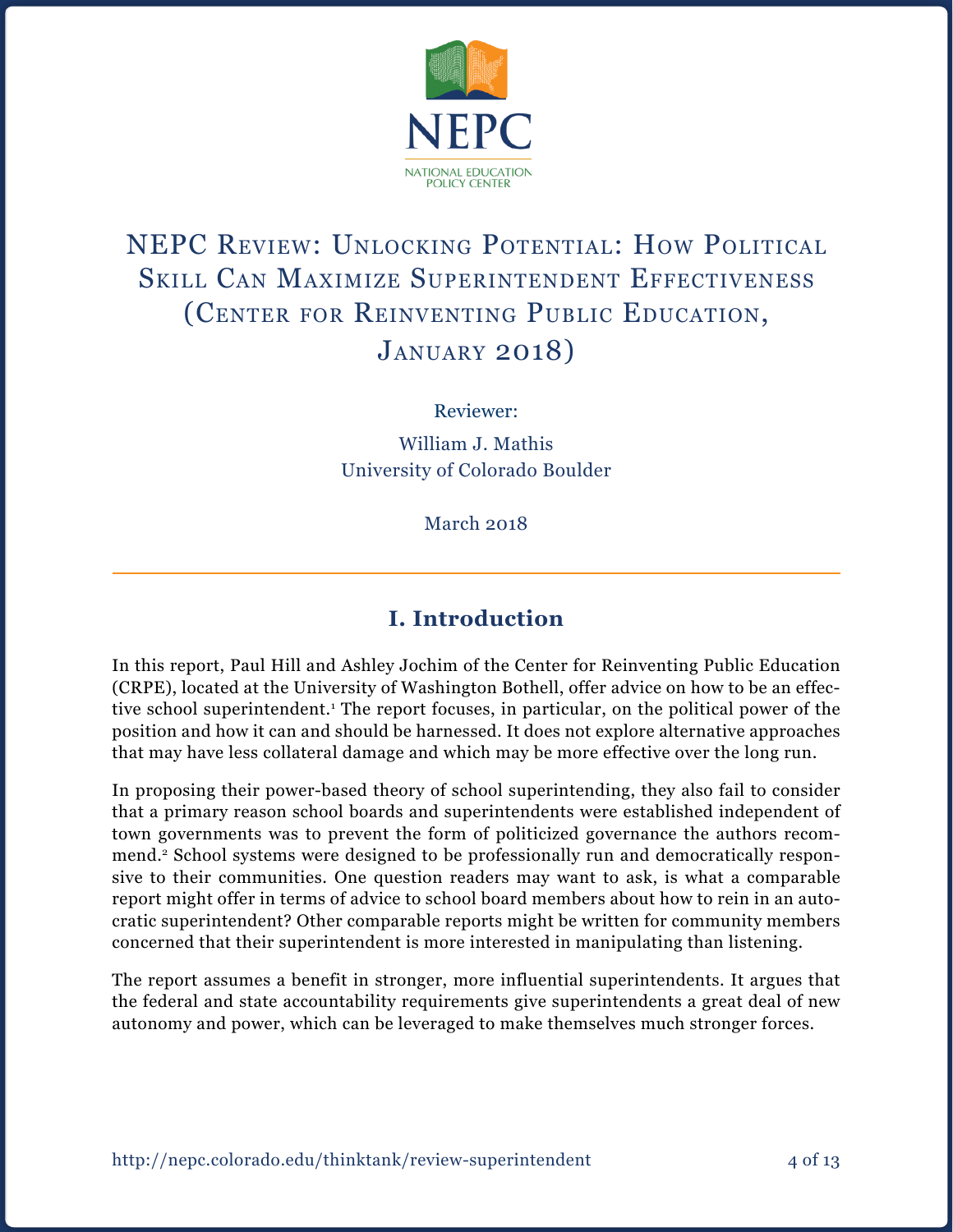# **II. Findings and Conclusions of the Report**

The express purpose of the paper is "to help current and potential superintendents see the full scope of their role and how leaders from various backgrounds can approach it."<sup>3</sup> It is a document designed for "superintendents as educators and politicians." 4 The secondary purpose attempts "to show how superintendents can build coalitions and thereby exercise real power." The express working assumption is that superintendents can't count on obedience or even support from the people who work for them.5 This sets the tone for what follows.

The 23-page report is a loose narrative describing the acknowledged high stress and politicized environment of schools. It rightly recognizes that a superintendent's job is fundamentally human relations. In lieu of relying on research,<sup>6</sup> the authors draw upon their own 1980s-era school reform efforts. They chronicle their experiences by detailing their recollections and perceptions.

The report's "framework for analysis"7 is drawn from the three themes of Richard Neustadt's 1960 book, *Presidential Power.* The superintendent is first likened to the president in having little formal authority, necessitating reliance on informal methods. Second, "A superintendent's ability to make bargains depends on his or her professional reputation" and, third, any action "should consider its consequences for their power. . . ."8 The section concludes with the statement, "novels are much better than academic papers" for developing political leadership.9

The next major section, titled "Bargaining and Building Coalitions," enumerates a broad variety of groups both within and outside the district. Building power with these groups is seen as a primary requirement for building a superintendent's "professional reputation."

From the outset, the various constituents are sorted into supportive and adversarial actors. It is this conflict-based world view that defines the report.

For example, the report's opening issue concerns dealing with school boards whose "relationships can be a source of chaos."10 Troublesome board members are balanced against the cultivation of other board members as allies. Similarly, central-office personnel are apparently seen as a source of resistance, so working effectively with those employees requires caution: "The nominal subordinates of the superintendents don't need to do something just because the superintendent says so."11 Unions are initially rated as a mixed bag, as they are "allies on many issues but they are likely to oppose change." (Also, "[s]mart superintendents would not want unions against them very often.")<sup>12</sup> But later in the report, outside forces are encouraged as a buffer, protecting the superintendent from the union. Further, principals and teachers are listed as a single suspicious group, although the authors encourage superintendents to use them to build "enthusiasm and loyalty at the school level."13

The report uses inserts that provide illustrative vignettes about "successful" superintendents from large city systems. While these exemplar superintendents tend to be controversial figures who presided over districts in some turmoil, and most were ultimately fired, the report generally assumes their approaches should be emulated. Inserts are also provided on cooperating with charter schools and forging alliances to protect the superintendent.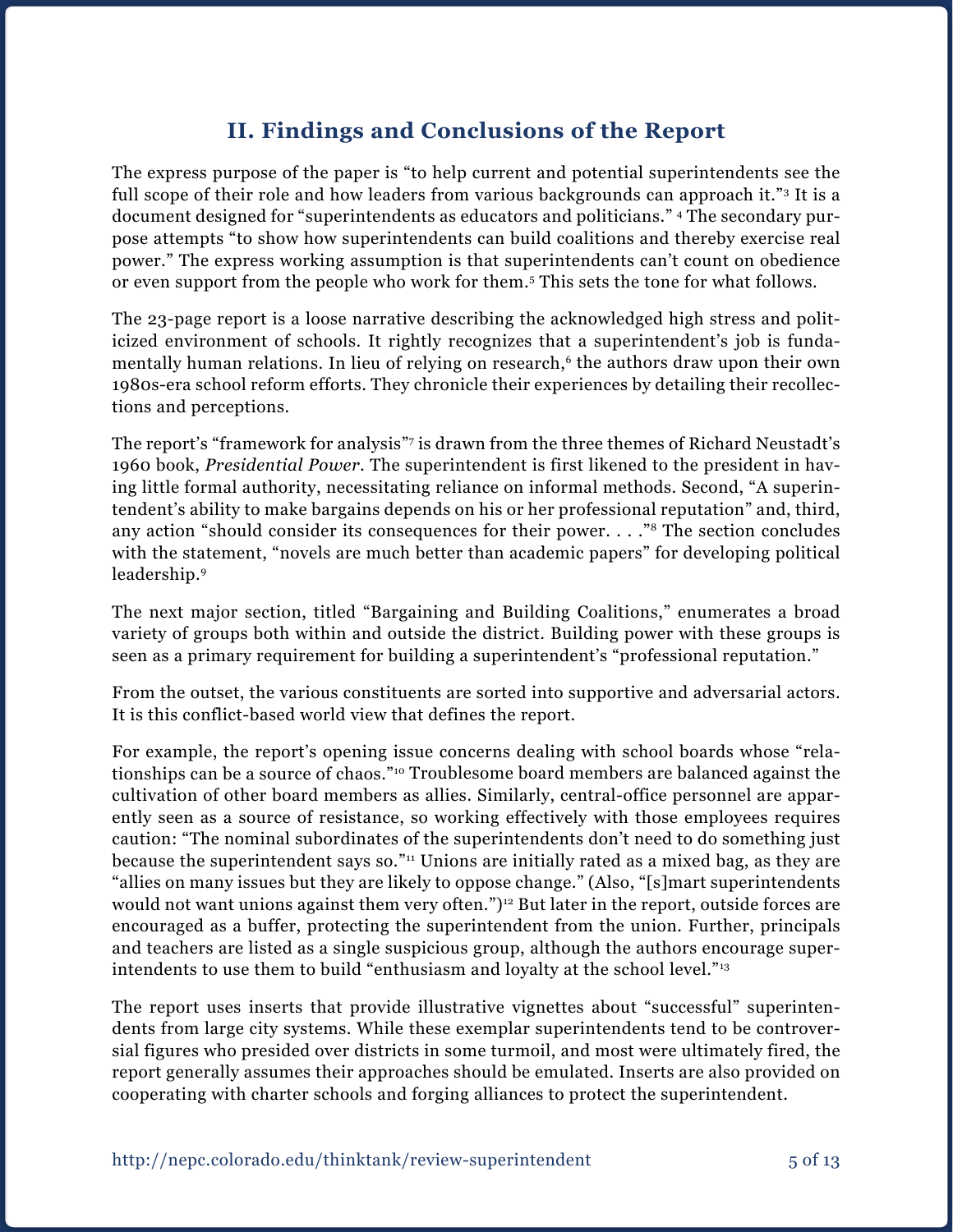A great deal of attention is given to building supportive relations with coalitions and political actors outside the district. The report suggests that the superintendent is constantly fighting battles, so it discusses "potential allies" such as businesses, the mayor and the governor. The final paragraph of this section is the recommendation to hold "mass meetings," although the authors caution that "mass events can lead to agreements on generalities and moral sentiments." The meetings, therefore, cannot be used for defining lines of action.<sup>14</sup>

 Foundations and state government are "potential sources of support" and "potential allies."15 To illustrate, "In Louisiana, a local superintendent collaborated with the state chief to gain approval for actions the local board would have, if left to its own devices, blocked. State takeover powers can be used to a local superintendent's advantage."16 There is certainly truth to this assertion, but the reader may legitimately ask, "at what cost"? Under what circumstances should the superintendent seek to impose policies over the objection of the democratically elected school board?

Next is a section on "professional reputation," which is defined as pursuing "strong and specific desires" but which will "always be in tension with somebody."17 Thus, people should only be treated favorably "contingent on specific actions by the other party."18 This sort of "transactional" approach to leadership has been the subject of a great deal of attention of late, since President Trump largely embraces it.<sup>19</sup> The approach has clear limitations and weaknesses, particularly in the building of trust and longer-term relationships. After noting that these recommended actions require judgment and a personal touch, the authors assert that superintendents "also must know their potential opponents well enough to take actions that might divide them."20 This vaguely worded code language suggests management by divide and conquer.<sup>21</sup>

The penultimate section is "Making Decisions to Maximize Power.<sup>22"</sup> The theme is the gradual accumulation of power. The authors discuss ways to deal with subordinate staff, such as "deal(ing) directly with any clear cases of sabotage"<sup>23</sup> and monitoring what staff says in public. This is followed by two lists of generalized aphorisms that encourage the superintendent to avoid shocking allies, not doing things that will result in a loss in court or in termination.

# **III. The Report's Rationale for the Findings and Conclusions**

The overarching rationale for the reports' assertions and conclusions appears to be the authors' belief that superintending involves a series of conflicts that must be confronted headon if success is to be achieved. Each group of colleagues and interest groups is populated with potential foes among their ranks. To be sure, superintending comes with built-in conflicts. But thinking in this frame is to lose control of situations, limit your field of vision, marginalize yourself, and – like their exemplars – get fired.

The rationale may also be found in the report's method—in the use of narrative drawn from a folk base and a tradition of storytelling. Some of the folklore has some truth, but the vignettes are rose-colored interpretations to advance a point.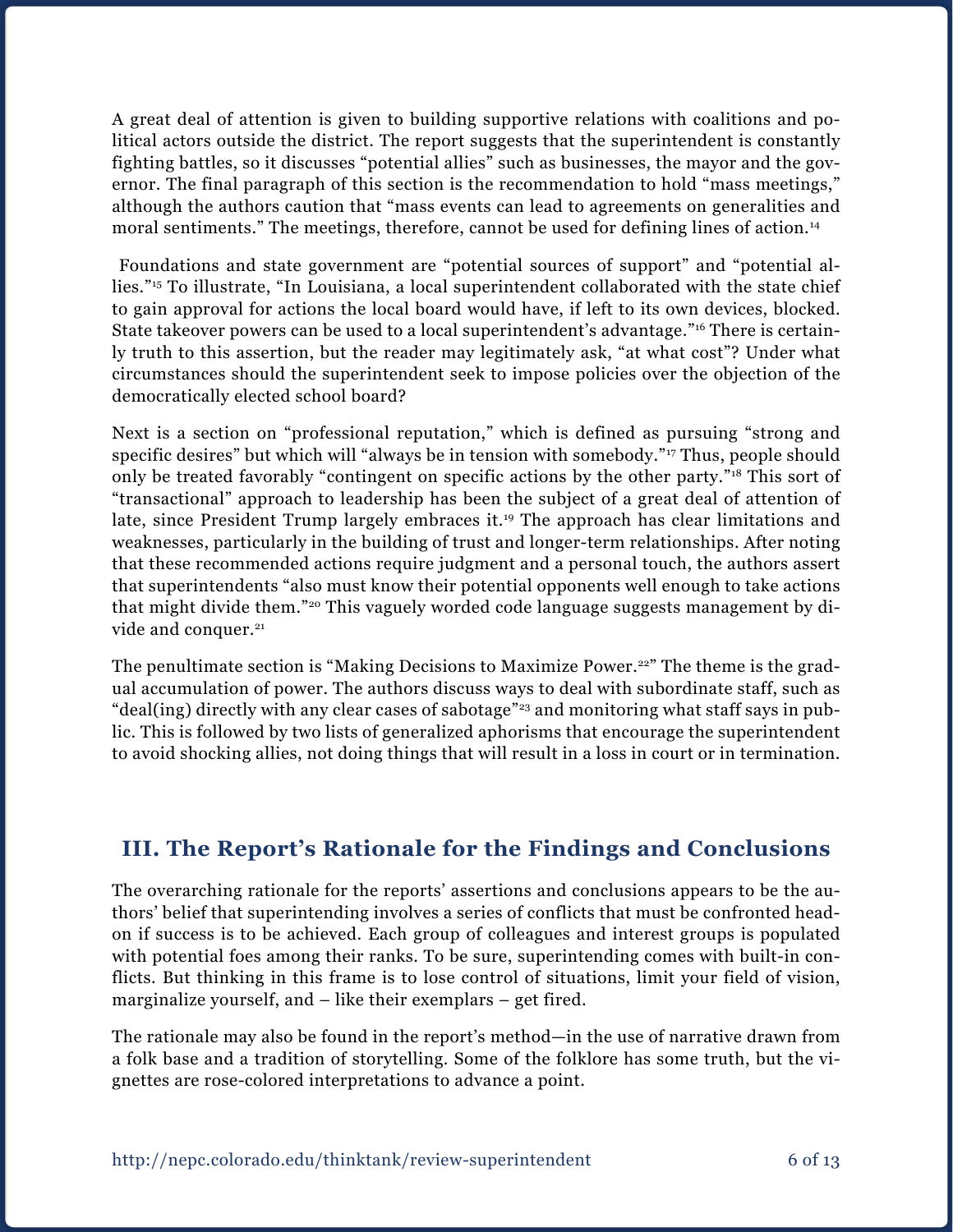### **IV. The Use of the Research Literature**

There is no literature review. The authors are explicit in saying unidentified novels are more valuable than academic papers. Of the 13 endnotes, none are from a peer- reviewed source, none are from an established educational administration periodical, and nine are self-references to the two authors.

There is no reference to any theory of school administration or management. The essay is explicitly grounded in a 58-year-old book that addresses the merits and demerits of various presidents of the United States.

There is a rich school administration literature from the late twentieth and early twenty-first centuries not mentioned in this essay. This contemporary literature is characterized by an entirely different mode of thinking than that put forward in the report. The American Association of School Administrators (AASA), which is the superintendents' professional association, emphasizes collaboration and participative leadership24.

The model superintendent recognizes that effective leadership is shared leadership, one in which teams and ongoing collaborations help define and commit to a common vision, to a culture of respect and openness, and to methods for decision making that ensure every child gets the best possible education.<sup>25</sup>

While there are many perspectives and styles of leadership, the striking difference here is that the broad stream of the literature emphasizes cooperation, inclusiveness and respect. Power arises from developing relationships and building a common set of goals.

In the absence of a research base, the authors turn to their experiential base. Yet according to the two authors' CVs on the CRPE website, neither of them has served as a superintendent or in any other capacity in a K-12 system.

# **V. Review of the Report's Methods**

The report is an essay that offers aphorisms, accolades and opinions. The authors rely upon their recollections "from a series of studies beginning in the late 1980s." The 13 citations are general and not tied to the anecdotes. In the acknowledgements they note they talked with "three current and former superintendents"26 who served as reviewers of the manuscript. Yet the report provides no empirical findings or conclusions as such. The recommendations offered are truisms more in the realm of folk knowledge than science. No link between its vague recommended actions and improved education is provided. That said, a good number of the suggestions are solid, albeit rather elementary (such as working with others both inside and outside the district, not giving mixed signals, not doing things that will get you fired, and focusing on things that won't be overturned in the courts).

The organizational framework does not suggest a coherent theory of action. It first draws on the "experience of public officials" to "persuade people who they can't control." It then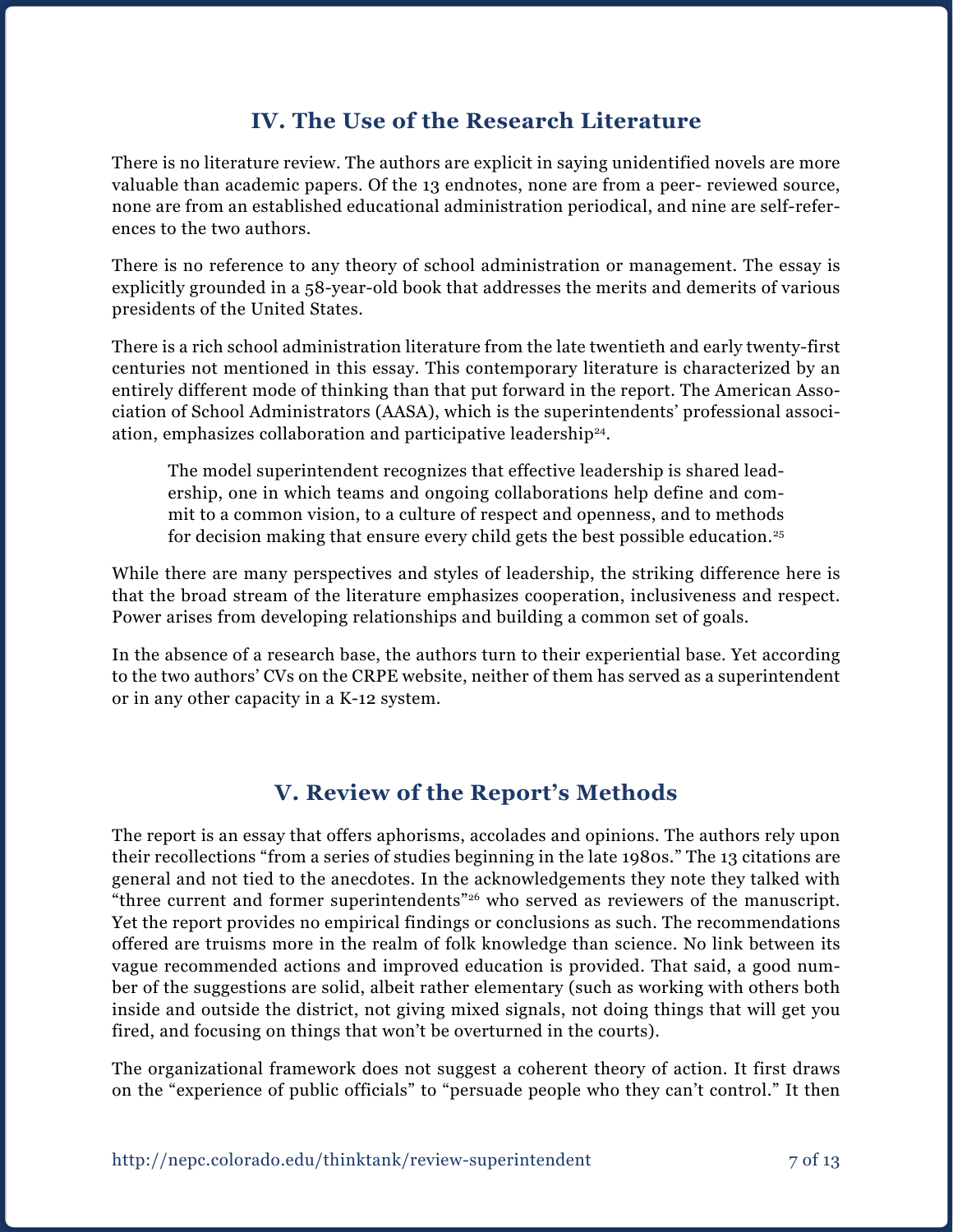focuses on bargaining and building coalitions. Building and using professional reputation leads to making decisions to maximize power. This all serves as the framework for a collection of anecdotes, inserts and otherwise disconnected aphorisms, but it does not provide a cohesive systemic analysis.

Presented as successes, the exemplars are limited to controversial large city superintendents,<sup>27</sup> most of whom served only a short time in any given position. Many are political appointees without training or experience in education. The nation has approximately 16,000 school districts, according to NCES. Less than 200, or just over 1% are large urban districts.28 These big city districts are fundamentally different from smaller cities, as well as from suburban and rural districts.<sup>29</sup> In these other contexts, superintendents do not tend to operate with scorched-earth policies or methods.30 Thus, the applicability of the suggestions is highly questionable.

Moreover, despite spun tales of "miracle schools," none of the exemplars succeeded in closing the achievement gaps in the districts they led nor did any of them post a record of success that withstands critical independent review.

### **VI. Review of the Validity of the Findings and Conclusions**

The report's failure to provide research evidence or foundational thought is not acceptable even for an essay on ground-level politics. It embraces a narrow world view based on conflict. The final section, "making decisions to maximize power," strikes a Machiavellian note; indeed it might have cited: "How a Prince should conduct himself as to gain renown."31 However, in the United States today, legal and ethical questions are raised when superintendents go outside of and around the school board if they cannot win support for their ideas from their governing boards.

Based on a framework derived from a 1960 book, the report is out of touch with contemporary professional knowledge. Illustrative of today's thinking is an AASA survey of successful and award-winning superintendents who have been recognized by their state or national groups. When asked about the most important skills for a superintendent, they list proficiencies such as strategic thinking, communications, and interpersonal skills.32 A review of the literature on effective superintendents identifies values and vision, knowledge, instructional leadership, community and relations, communication and management.33

If it can be said that the selected vignettes in the report represent a sample, it is a sample of large city superintendents, many of whom were terminated from their positions, and none of whom can post a record of sustained educational success in their district as verified by an independent source.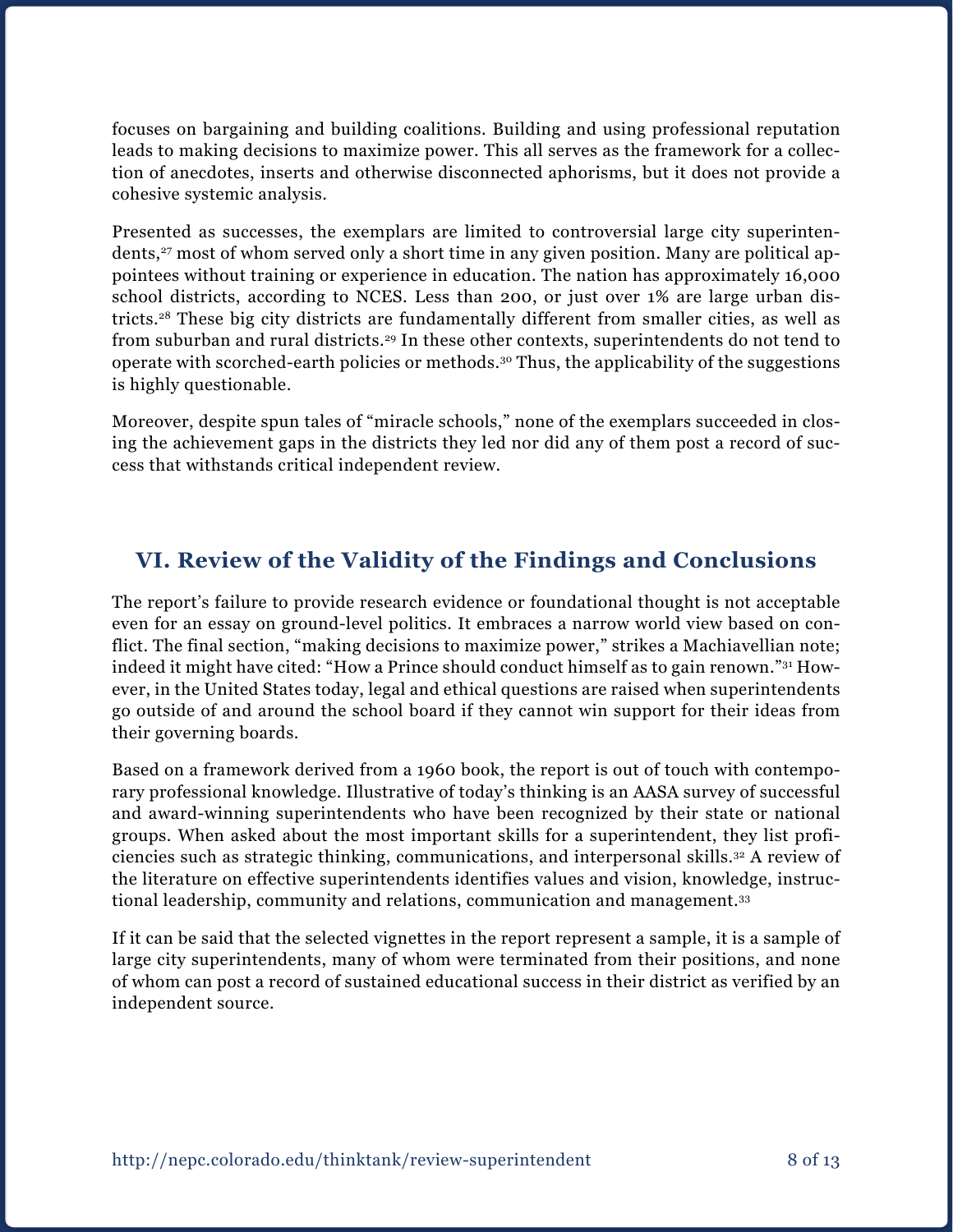### **VII. Usefulness of the Report for Guidance of Policy and Practice**

To be sure, a school superintendent's job requires effectively dealing with conflict, power and politics. Yet while the authors of this new report focus on politics and power, they have little to say about the purposes of education or of leadership as an act of leading. While their tone is sometimes friendly and avuncular, there is a grim, blinkered unhappiness in the authors' vision.

The report's' reliance on life experiences, novels and "common sense" to ground its essay appears to fly in the face of the report's "quality assurance process,"34 which promises well-formulated, well-designed and well-executed work. The criteria also call for usefulness and the advancement of knowledge. But taken as a whole, this report offers nothing new or insightful. It is more a reflection of nineteenth century thinking than twenty-first century leadership35. Even though presented as political advice, it is a story of conflict, "red in tooth and claw"36 that divides people into friends and enemies and prescribes ways to deal with both in the interest of enhancing personal power.

In the absence of a knowledge base in literature or in the authors' experience, the work suffers from a lack of substance and grounding. In fact, the reliance on such an administrative approach limits vision, flexibility and effectiveness. While the occasional one-liner sounds good, the report is of no value for policymaking nor is it a useful formative document for an aspiring superintendent. It thus does not offer a solution; it represents the perpetuation of the problem.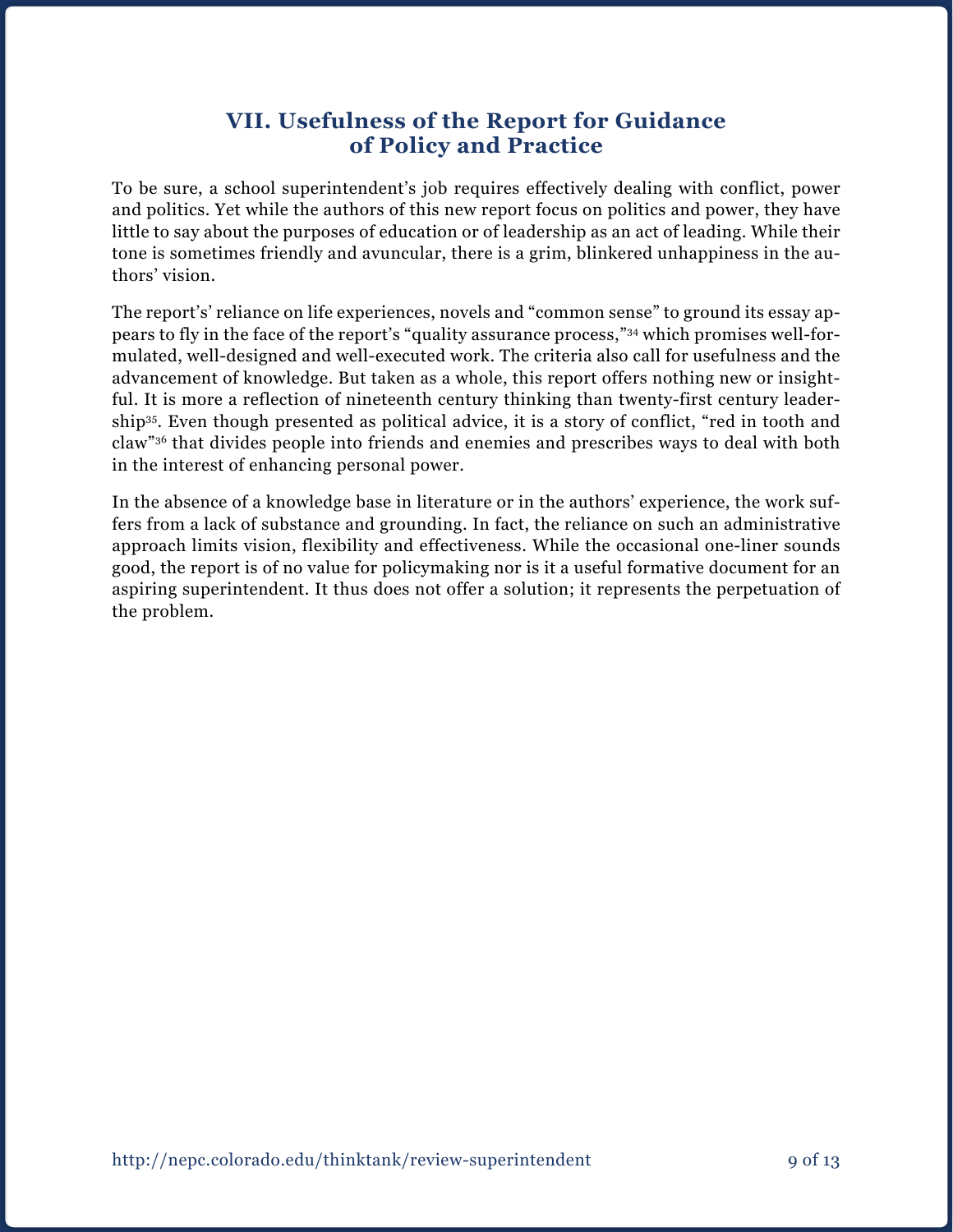### **Notes and Resources**

- 1 Hill, P. & Jochim, A. (2018, January). *Unlocking Potential: How Political Skill Can Maximize Superintendent Effectiveness*. Seattle, WA: Center for Reinventing Public Education. Retrieved January 19, 2018, from [https://www.crpe.org/sites/default/files/crpe-unlocking-potential-political-skill-maximize-superintendent](https://www.crpe.org/sites/default/files/crpe-unlocking-potential-political-skill-maximize-superintendent-effectiveness.pdf)[effectiveness.pdf](https://www.crpe.org/sites/default/files/crpe-unlocking-potential-political-skill-maximize-superintendent-effectiveness.pdf)
- 2 Timar, T, & Tyack, D. (1999, January). The Invisible hand of Ideology: Perspectives from the History of School Governance. Retrieved February 2, 2018, from [https://eric.ed.gov/?id=ED433609;](https://eric.ed.gov/?id=ED433609)

Danzberger, J. (1994, January). Governing the Nation's Schools: The case for restructuring Local School Boards. Phi Delta Kappan. Retrieved February 2, 2018, from [https://www.questia.com/library/](https://www.questia.com/library/journal/1G1-14878831/governing-the-nation-s-schools-the-case-for-restructuring) [journal/1G1-14878831/governing-the-nation-s-schools-the-case-for-restructuring;](https://www.questia.com/library/journal/1G1-14878831/governing-the-nation-s-schools-the-case-for-restructuring)

Education Writer's Association. *Effective Superintendents, Effective Boards*. Retrieved February 3, 2018, from [http://www.wallacefoundation.org/knowledge-center/Documents/Effective-Superintendents-Effective-](http://www.wallacefoundation.org/knowledge-center/Documents/Effective-Superintendents-Effective-Boards-Finding-the-Right-Fit.pdf)[Boards-Finding-the-Right-Fit.pdf](http://www.wallacefoundation.org/knowledge-center/Documents/Effective-Superintendents-Effective-Boards-Finding-the-Right-Fit.pdf)

- 3 Hill, P. & Jochim, A. (2018, January). *Unlocking Potential: How Political Skill Can Maximize Superintendent Effectiveness*. Seattle, WA: Center for Reinventing Public Education. Retrieved January 19, 2018, from [https://www.crpe.org/sites/default/files/crpe-unlocking-potential-political-skill-maximize-superintendent](https://www.crpe.org/sites/default/files/crpe-unlocking-potential-political-skill-maximize-superintendent-effectiveness.pdf)[effectiveness.pdf](https://www.crpe.org/sites/default/files/crpe-unlocking-potential-political-skill-maximize-superintendent-effectiveness.pdf), p. 1.
- 4 Hill, P. & Jochim, A. (2018, January). *Unlocking Potential: How Political Skill Can Maximize Superintendent Effectiveness*. Seattle, WA: Center for Reinventing Public Education. Retrieved January 19, 2018, from [https://www.crpe.org/sites/default/files/crpe-unlocking-potential-political-skill-maximize-superintendent](https://www.crpe.org/sites/default/files/crpe-unlocking-potential-political-skill-maximize-superintendent-effectiveness.pdf)[effectiveness.pdf](https://www.crpe.org/sites/default/files/crpe-unlocking-potential-political-skill-maximize-superintendent-effectiveness.pdf), p. 1.
- 5 Hill, P. & Jochim, A. (2018, January). *Unlocking Potential: How Political Skill Can Maximize Superintendent Effectiveness*. Seattle, WA: Center for Reinventing Public Education. Retrieved January 19, 2018, from [https://www.crpe.org/sites/default/files/crpe-unlocking-potential-political-skill-maximize-superintendent](https://www.crpe.org/sites/default/files/crpe-unlocking-potential-political-skill-maximize-superintendent-effectiveness.pdf)[effectiveness.pdf](https://www.crpe.org/sites/default/files/crpe-unlocking-potential-political-skill-maximize-superintendent-effectiveness.pdf), p. 1.
- 6 Hill, P. & Jochim, A. (2018, January). *Unlocking Potential: How Political Skill Can Maximize Superintendent Effectiveness*. Seattle, WA: Center for Reinventing Public Education. Retrieved January 19, 2018, from [https://www.crpe.org/sites/default/files/crpe-unlocking-potential-political-skill-maximize-superintendent](https://www.crpe.org/sites/default/files/crpe-unlocking-potential-political-skill-maximize-superintendent-effectiveness.pdf)[effectiveness.pdf](https://www.crpe.org/sites/default/files/crpe-unlocking-potential-political-skill-maximize-superintendent-effectiveness.pdf), p. 2.
- 7 Hill, P. & Jochim, A. (2018, January). *Unlocking Potential: How Political Skill Can Maximize Superintendent Effectiveness*. Seattle, WA: Center for Reinventing Public Education. Retrieved January 19, 2018, from [https://www.crpe.org/sites/default/files/crpe-unlocking-potential-political-skill-maximize-superintendent](https://www.crpe.org/sites/default/files/crpe-unlocking-potential-political-skill-maximize-superintendent-effectiveness.pdf)[effectiveness.pdf](https://www.crpe.org/sites/default/files/crpe-unlocking-potential-political-skill-maximize-superintendent-effectiveness.pdf), p. 2.
- 8 Hill, P. & Jochim, A. (2018, January). *Unlocking Potential: How Political Skill Can Maximize Superintendent Effectiveness*. Seattle, WA: Center for Reinventing Public Education. Retrieved January 19, 2018, from [https://www.crpe.org/sites/default/files/crpe-unlocking-potential-political-skill-maximize-superintendent](https://www.crpe.org/sites/default/files/crpe-unlocking-potential-political-skill-maximize-superintendent-effectiveness.pdf)[effectiveness.pdf](https://www.crpe.org/sites/default/files/crpe-unlocking-potential-political-skill-maximize-superintendent-effectiveness.pdf), p. 2.
- 9 Hill, P. & Jochim, A. (2018, January). *Unlocking Potential: How Political Skill Can Maximize Superintendent Effectiveness*. Seattle, WA: Center for Reinventing Public Education. Retrieved January 19, 2018, from [https://www.crpe.org/sites/default/files/crpe-unlocking-potential-political-skill-maximize-superintendent](https://www.crpe.org/sites/default/files/crpe-unlocking-potential-political-skill-maximize-superintendent-effectiveness.pdf)[effectiveness.pdf](https://www.crpe.org/sites/default/files/crpe-unlocking-potential-political-skill-maximize-superintendent-effectiveness.pdf), p. 3.
- 10 Hill, P. & Jochim, A. (2018, January). *Unlocking Potential: How Political Skill Can Maximize Superintendent*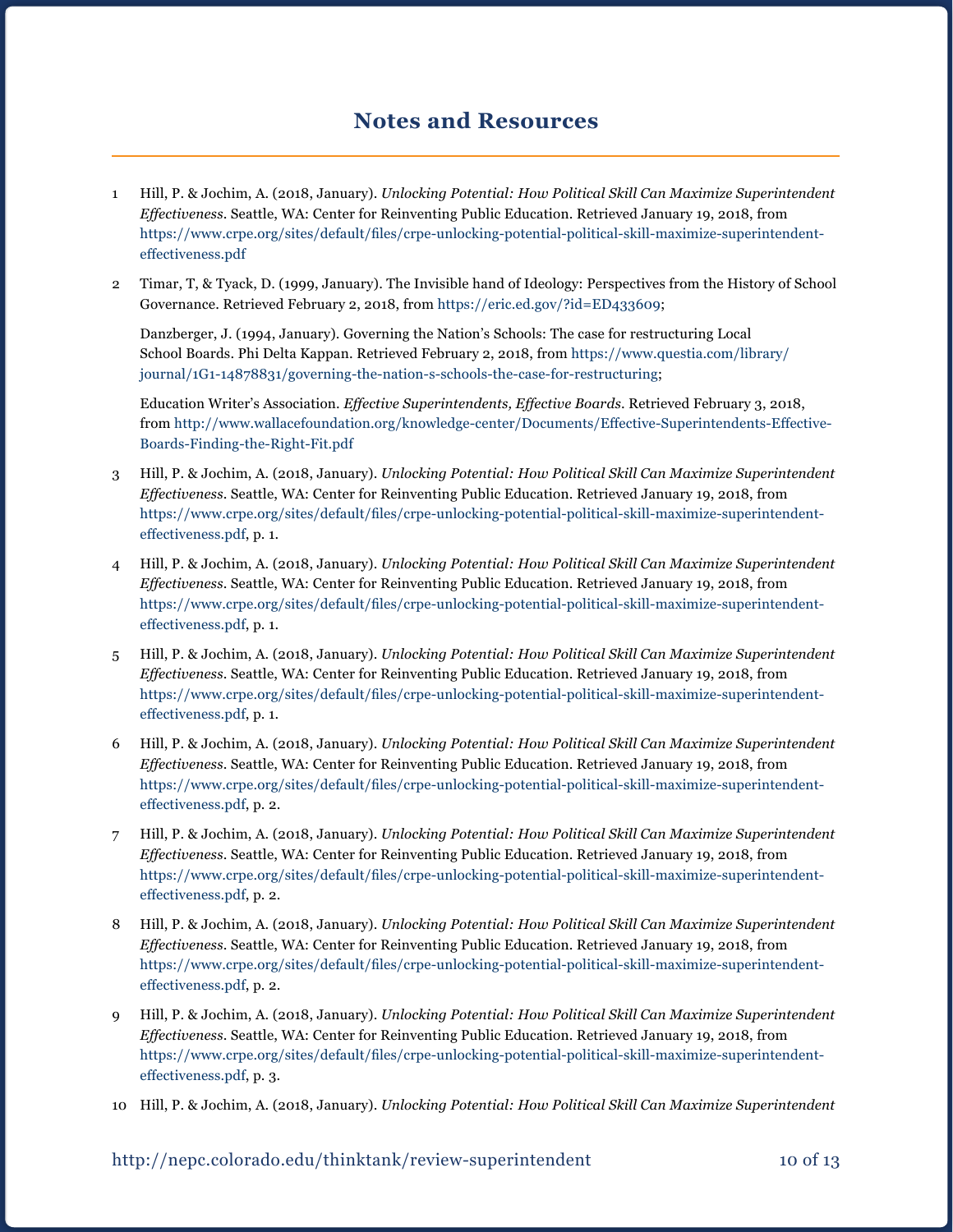*Effectiveness*. Seattle, WA: Center for Reinventing Public Education. Retrieved January 19, 2018, from [https://www.crpe.org/sites/default/files/crpe-unlocking-potential-political-skill-maximize-superintendent](https://www.crpe.org/sites/default/files/crpe-unlocking-potential-political-skill-maximize-superintendent-effectiveness.pdf)[effectiveness.pdf](https://www.crpe.org/sites/default/files/crpe-unlocking-potential-political-skill-maximize-superintendent-effectiveness.pdf), p. 3.

- 11 Hill, P. & Jochim, A. (2018, January). *Unlocking Potential: How Political Skill Can Maximize Superintendent Effectiveness*. Seattle, WA: Center for Reinventing Public Education. Retrieved January 19, 2018, from [https://www.crpe.org/sites/default/files/crpe-unlocking-potential-political-skill-maximize-superintendent](https://www.crpe.org/sites/default/files/crpe-unlocking-potential-political-skill-maximize-superintendent-effectiveness.pdf)[effectiveness.pdf](https://www.crpe.org/sites/default/files/crpe-unlocking-potential-political-skill-maximize-superintendent-effectiveness.pdf), p. 4.
- 12 Hill, P. & Jochim, A. (2018, January). *Unlocking Potential: How Political Skill Can Maximize Superintendent Effectiveness*. Seattle, WA: Center for Reinventing Public Education. Retrieved January 19, 2018, from [https://www.crpe.org/sites/default/files/crpe-unlocking-potential-political-skill-maximize-superintendent](https://www.crpe.org/sites/default/files/crpe-unlocking-potential-political-skill-maximize-superintendent-effectiveness.pdf)[effectiveness.pdf](https://www.crpe.org/sites/default/files/crpe-unlocking-potential-political-skill-maximize-superintendent-effectiveness.pdf), p. 5.
- 13 Hill, P. & Jochim, A. (2018, January). *Unlocking Potential: How Political Skill Can Maximize Superintendent Effectiveness*. Seattle, WA: Center for Reinventing Public Education. Retrieved January 19, 2018, from [https://www.crpe.org/sites/default/files/crpe-unlocking-potential-political-skill-maximize-superintendent](https://www.crpe.org/sites/default/files/crpe-unlocking-potential-political-skill-maximize-superintendent-effectiveness.pdf)[effectiveness.pdf](https://www.crpe.org/sites/default/files/crpe-unlocking-potential-political-skill-maximize-superintendent-effectiveness.pdf), p. 6.
- 14 Hill, P. & Jochim, A. (2018, January). *Unlocking Potential: How Political Skill Can Maximize Superintendent Effectiveness*. Seattle, WA: Center for Reinventing Public Education. Retrieved January 19, 2018, from [https://www.crpe.org/sites/default/files/crpe-unlocking-potential-political-skill-maximize-superintendent](https://www.crpe.org/sites/default/files/crpe-unlocking-potential-political-skill-maximize-superintendent-effectiveness.pdf)[effectiveness.pdf](https://www.crpe.org/sites/default/files/crpe-unlocking-potential-political-skill-maximize-superintendent-effectiveness.pdf), p. 7.
- 15 Hill, P. & Jochim, A. (2018, January). *Unlocking Potential: How Political Skill Can Maximize Superintendent Effectiveness*. Seattle, WA: Center for Reinventing Public Education. Retrieved January 19, 2018, from [https://www.crpe.org/sites/default/files/crpe-unlocking-potential-political-skill-maximize-superintendent](https://www.crpe.org/sites/default/files/crpe-unlocking-potential-political-skill-maximize-superintendent-effectiveness.pdf)[effectiveness.pdf](https://www.crpe.org/sites/default/files/crpe-unlocking-potential-political-skill-maximize-superintendent-effectiveness.pdf), p. 10.
- 16 Hill, P. & Jochim, A. (2018, January). *Unlocking Potential: How Political Skill Can Maximize Superintendent Effectiveness*. Seattle, WA: Center for Reinventing Public Education. Retrieved January 19, 2018, from [https://www.crpe.org/sites/default/files/crpe-unlocking-potential-political-skill-maximize-superintendent](https://www.crpe.org/sites/default/files/crpe-unlocking-potential-political-skill-maximize-superintendent-effectiveness.pdf)[effectiveness.pdf](https://www.crpe.org/sites/default/files/crpe-unlocking-potential-political-skill-maximize-superintendent-effectiveness.pdf), p. 11.
- 17 Hill, P. & Jochim, A. (2018, January). *Unlocking Potential: How Political Skill Can Maximize Superintendent Effectiveness*. Seattle, WA: Center for Reinventing Public Education. Retrieved January 19, 2018, from [https://www.crpe.org/sites/default/files/crpe-unlocking-potential-political-skill-maximize-superintendent](https://www.crpe.org/sites/default/files/crpe-unlocking-potential-political-skill-maximize-superintendent-effectiveness.pdf)[effectiveness.pdf](https://www.crpe.org/sites/default/files/crpe-unlocking-potential-political-skill-maximize-superintendent-effectiveness.pdf), p. 12.
- 18 Hill, P. & Jochim, A. (2018, January). *Unlocking Potential: How Political Skill Can Maximize Superintendent Effectiveness*. Seattle, WA: Center for Reinventing Public Education. Retrieved January 19, 2018, from [https://www.crpe.org/sites/default/files/crpe-unlocking-potential-political-skill-maximize-superintendent](https://www.crpe.org/sites/default/files/crpe-unlocking-potential-political-skill-maximize-superintendent-effectiveness.pdf)[effectiveness.pdf](https://www.crpe.org/sites/default/files/crpe-unlocking-potential-political-skill-maximize-superintendent-effectiveness.pdf), p. 12.
- 19 For example, see <http://foreignpolicy.com/2017/11/14/trump-and-xis-narcissism-of-small-differences/>
- 20 Hill, P. & Jochim, A. (2018, January). *Unlocking Potential: How Political Skill Can Maximize Superintendent Effectiveness*. Seattle, WA: Center for Reinventing Public Education. Retrieved January 19, 2018, from [https://www.crpe.org/sites/default/files/crpe-unlocking-potential-political-skill-maximize-superintendent](https://www.crpe.org/sites/default/files/crpe-unlocking-potential-political-skill-maximize-superintendent-effectiveness.pdf)[effectiveness.pdf](https://www.crpe.org/sites/default/files/crpe-unlocking-potential-political-skill-maximize-superintendent-effectiveness.pdf), p. 15.
- 21 As noted later in this review, a great deal of research could have helped inform the report. Regarding the exercise of power by school leaders, for example, see Dunlap, D.M., & Goldman, P. (1991). Rethinking power in schools. *Educational Administration Quarterly*, *27*(1), 5-29. They conclude (pp. 25-26) by offering a very different perspective from Hill and Jochim: "In this article, we have argued that thinking of power only as authoritative and coercive unnecessarily limits our ability to describe how power is exercised in today's schools. Thinking of power as primarily facilitative and interactive does not preclude authoritative, vertically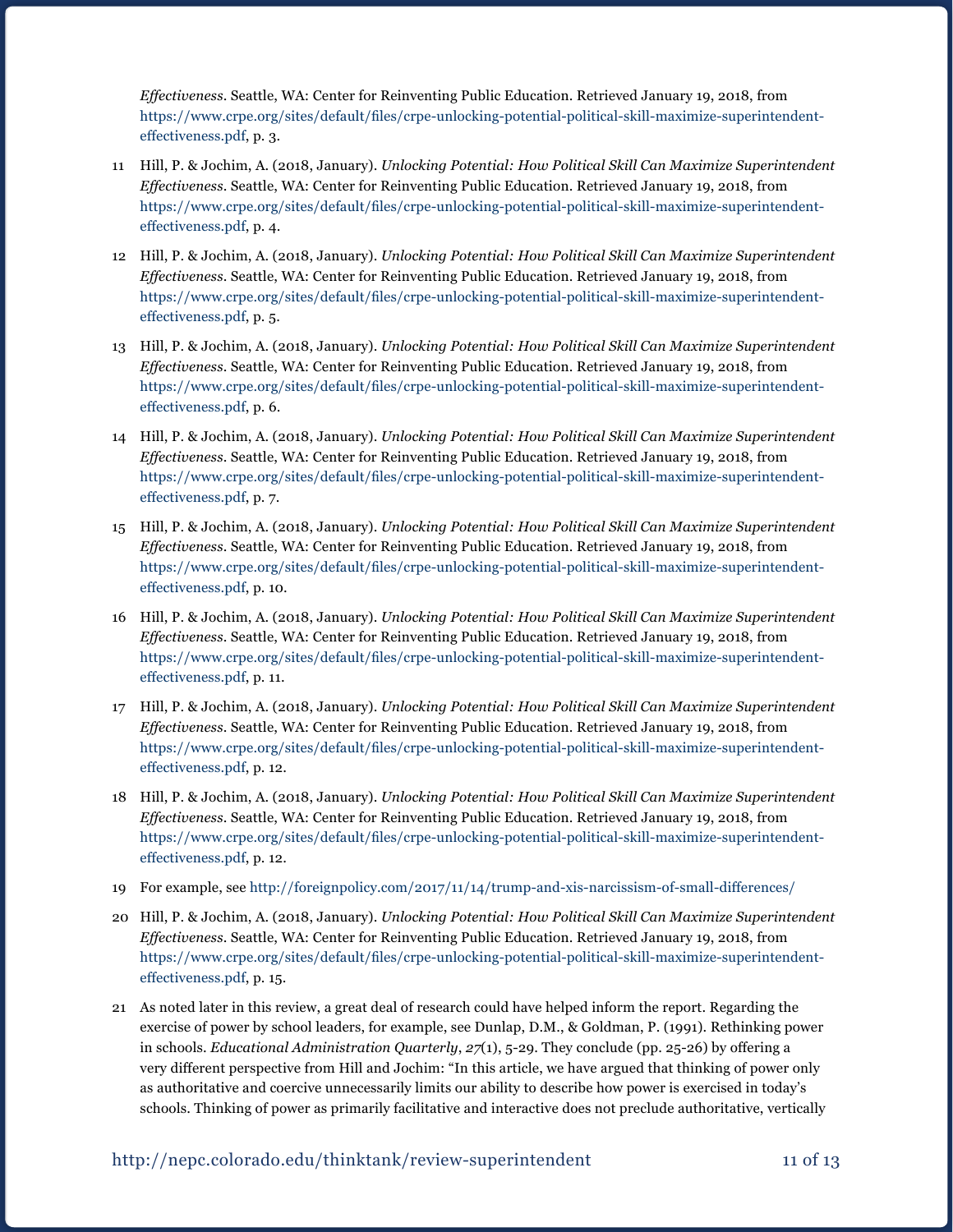oriented power. Authoritative power begins to drop lower on the ladder of effective techniques for working with educational professionals. Facilitative power does not imply abdication of control. Instead, it emphasizes the potential of maximizing problem-solving capabilities by incorporating more of the professional skills available in educational organizations. Changing the way in which we frame issues of power may help us to see more clearly the power that we already exercise and identify more quickly new ways of working together in the rapidly unfolding future of education."

- 22 Hill, P. & Jochim, A. (2018, January). *Unlocking Potential: How Political Skill Can Maximize Superintendent Effectiveness*. Seattle, WA: Center for Reinventing Public Education. Retrieved January 19, 2018, from [https://www.crpe.org/sites/default/files/crpe-unlocking-potential-political-skill-maximize-superintendent](https://www.crpe.org/sites/default/files/crpe-unlocking-potential-political-skill-maximize-superintendent-effectiveness.pdf)[effectiveness.pdf](https://www.crpe.org/sites/default/files/crpe-unlocking-potential-political-skill-maximize-superintendent-effectiveness.pdf), p. 17.
- 23 Hill, P. & Jochim, A. (2018, January). *Unlocking Potential: How Political Skill Can Maximize Superintendent Effectiveness*. Seattle, WA: Center for Reinventing Public Education. Retrieved January 19, 2018, from [https://www.crpe.org/sites/default/files/crpe-unlocking-potential-political-skill-maximize-superintendent](https://www.crpe.org/sites/default/files/crpe-unlocking-potential-political-skill-maximize-superintendent-effectiveness.pdf)[effectiveness.pdf](https://www.crpe.org/sites/default/files/crpe-unlocking-potential-political-skill-maximize-superintendent-effectiveness.pdf), p. 18.
- 24 Tyack, D.R. (1974). *The One Best System.* Cambridge, MA: Harvard University Press.
- 25 Henry, L. & Reidy, B. (2005) *Characteristics of Effective Superintendents*. National School Public Relations Association. Retrieved January 22, 2018, from <https://www.nspra.org/files/docs/Characteristics OfEffectiveSuperintendents.pdf>;

ECRA Group (2010). *Effective Superintendents*. Retrieved January 22, 2018, from <http://resources.aasa.org/ConferenceDaily/handouts2011/3000-1.pdf>

- 26 Hill, P. & Jochim, A. (2018, January). *Unlocking Potential: How Political Skill Can Maximize Superintendent Effectiveness*. Seattle, WA: Center for Reinventing Public Education. Retrieved January 19, 2018, from [https://www.crpe.org/sites/default/files/crpe-unlocking-potential-political-skill-maximize-superintendent](https://www.crpe.org/sites/default/files/crpe-unlocking-potential-political-skill-maximize-superintendent-effectiveness.pdf)[effectiveness.pdf](https://www.crpe.org/sites/default/files/crpe-unlocking-potential-political-skill-maximize-superintendent-effectiveness.pdf), p. 21.
- 27 They are Alan Bersin, Joel Kline, Eric Gordon, Michael Bennett, Tom Boasberg, Anthony Alvarado, Paymon Rouhanifard, Randy Ward, Meria Carstarphen, Michelle Rhee, Chris Cerf, Cami Andersen, Kaya Hendersen, Paul Vallas plus non-superintendents William Bennett and Frederick Hess.
- 28 *Digest of Education Statistics* (2011). Number and Enrollment of Regular Public School Districts. Retrieved February 3, 2018, from [https://nces.ed.gov/programs/digest/d11/tables/dt11\\_092.asp](https://nces.ed.gov/programs/digest/d11/tables/dt11_092.asp)
- 29 Hess, F. (2002, February). *School Boards at the Dawn of the 21st. Century*. Washington, DC: American Enterprise Institute. Retrieved February 3, 2018, from <http://www.aei.org/publication/school-boards-at-the-dawn-of-the-21st-century/>
- 30 Tyack, D.R. (1974). *The One Best System*. Cambridge, MA: Harvard University Press.
- 31 Machiavelli, N. (1532). How a Prince should conduct himself as to gain renown. In *The Prince* (Chapter 21).
- 32 Henry, L. & Reidy, B. (2005). *Characteristics of Effective Superintendents. National School Public Relations Association.* Retrieved January 22, 2018, from [https://www.nspra.org/files/docs/CharacteristicsOfEffectiveSuperintendents.pdf](https://www.nspra.org/files/docs/CharacteristicsOfEffectiveSuperintendents.pdf )
- 33 ECRA Group (2010). *Effective Superintendents*. Retrieved January 22, 2018, from [http://resources.aasa.org/](http://resources.aasa.org/ConferenceDaily/handouts2011/3000-1.pdf ) [ConferenceDaily/handouts2011/3000-1.pdf](http://resources.aasa.org/ConferenceDaily/handouts2011/3000-1.pdf )
- 34 Hill, P. & Jochim, A. (2018, January). *Unlocking Potential: How Political Skill Can Maximize Superintendent Effectiveness*. Seattle, WA: Center for Reinventing Public Education. Retrieved January 19, 2018, from [https://www.crpe.org/sites/default/files/crpe-unlocking-potential-political-skill-maximize-superintendent](https://www.crpe.org/sites/default/files/crpe-unlocking-potential-political-skill-maximize-superintendent-effectiveness.pdf)[effectiveness.pdf](https://www.crpe.org/sites/default/files/crpe-unlocking-potential-political-skill-maximize-superintendent-effectiveness.pdf), p. 21.